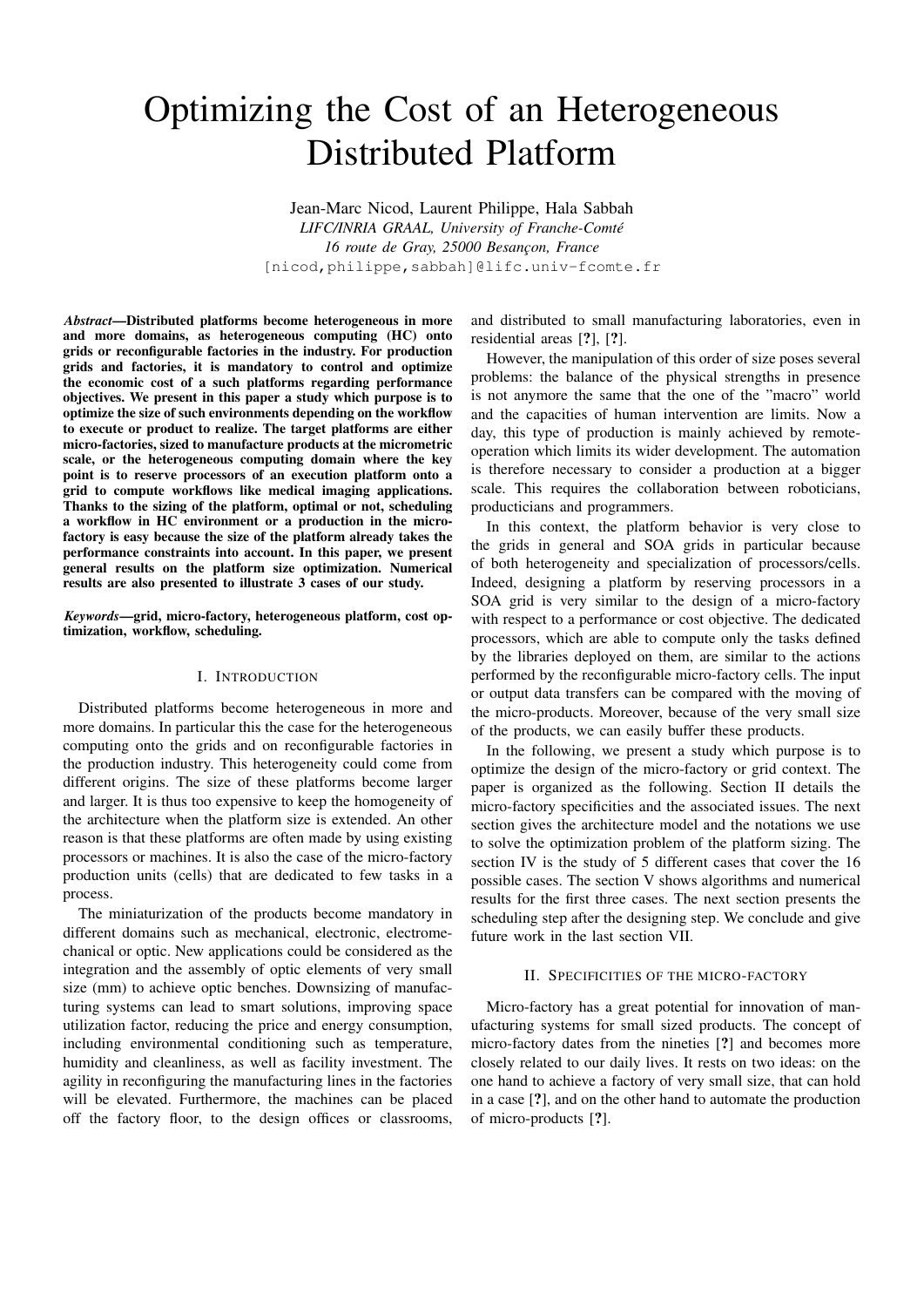## *A. Considerations on the size*

In a research of flexibility, the micro-factory opposes the classic vision of the factories of the "macro" world by the size and functions of its robots. Macro-robots are complex and able to achieve a big number of operations. Micro-robots are rather of small size, i.e. few dozen centimeters large, and propose elementary operations. Some "macro" robots have a sufficient precision degree to manipulate objects of the "micro" world, but their precision is not on no account micrometric. On the other hand, for reasons of size, of flexibility, of energy consumption [?] or time of reconfiguration, they are not suited to the "micro" world. According to Tanaka [?], driving energies of facilities and energy required to control the environment of the system such as air conditioning and illumination decrease with decreasing size. The choice of microrobots, with little liberty degree and which cooperate, allows to reach the objective of size, precision and reconfiguration.

Here comes another thinking way about manufacturing systems. If the size of the manufacturing system is remarkably reduced, we will able to realize various styles of manufacturing, such as front shop manufacturing, mobile manufacturing in a vehicle. It implies a conception which is radically different from the factory in term of organization and management of the production: each micro-robots provides only a limited set of operations and it is necessary to cluster them to realize a complex function. This regrouping is called a cell. Then, the micro-factory is made by a set of cells.

The size of a cell is small, about ten centimeters. According to the task to be performed, the presence of independent actuators allows a configuration in the initialization phase for the calibration of the cell, and, in a least measure, a reconfiguration to dynamically change of the provided functions. These modifications can intervene in operate or inhibit some actuators or while modifying their order.

The factory designed to realize the final product is thus made by a cluster of basic cells on the same support. The size of this support is about one meter large and the organization of the cells is not necessarily linear there compared to most production units. The product moving function of the platform could be achieved by portico for instance. Because of the product size and the fact that products can be buffered, the transportation can be recovered by the work of the cells. Therefore, the micro-factory is very flexible.

#### *B. The automation*

The automation of the production of micro-product is a major issue of the micro-factory. Several factors act this level. First of all, it is necessary to note that strengths in presence to this order of size do not allow to use the traditional models of manipulation anymore. For example, the gravity strength of is not the most important anymore and uncontrollable electrostatic strengths can disrupt the products manipulation. For these reasons, the manner to handle the products must evolve to make place to a more flexible control that takes the increase of the mistakes into account. Besides these problems of order of size, the human intervention is difficult or generaly

simply not possible. For instance, it is not possible to take such small products by hands or simply to see them without the help of a microscope.

Then one privilege an automated treatment where the nonmanaged cases are considered as mistakes. The organization is also an interesting point in the survey of the management of the micro-factories. Indeed, the regrouping of the actuators within cells allows to identify three levels of control for the automation. The order of the actuator is called a classic manner, that is to say some functions serve to enslave it in positioning and in time.

Cooperation between these actuators must also be managed since the action of just aone actuator is not sufficient for the realization of a function on the product. Therefore, we must integrate the synchronization between the actuators to guarantee the execution of a function. It is thus also submitted to strong temporal constraints and must offer real-time guarantees.

In opposite, the level of cooperation between cells is not necessarily synchronized since it is possible to stock the products between two cells: their very small size allows to consider buffer with a big number of products without difficulty. In this case, there is no real time constraints anymore and the organization of the production between the cells can be considered of the viwe point of the flow rather than of the control one. Thus, the automation of the cells management looks like the management of processes onto an heterogeneous distributed execution platform, as the grid.

## *C. Issues*

The factory is known for the realization of micro-products. A product is achieved from components on which are applied a set of the functions, for example an assembly.

The application of a function to a component makes itself under the shape of a task. The set of the tasks of a product and their dependencies define a graph of tasks (DAG: Direct Acyclic Graph), called process. We limit it to DAGs without fork (intree) since it is not possible to duplicate a component. Different DAGs can generate the same product.

This context allows us to identify different optimization problems. We propose to optimize the design of an heterogeneous platform made of components (cells or processors) to ensure the fixed execution rate (number of DAGs per unit of time). The problem is well adapted to both contexts of the production of micro-products onto a micro-factory and the execution of workflows onto selected processors onto the grid. The scheduling step to allow the predicted execution rate is not difficult because the size of the platform already takes this constraint into account.

#### III. OPTIMIZATION

To simplify the reading of this section, we use the microfactory terminology. But when you read product, cell, microfactory, you can also understand respectively result, processor, heterogeneous set of processors on the grid. The both points of view are considered at the same level in this section.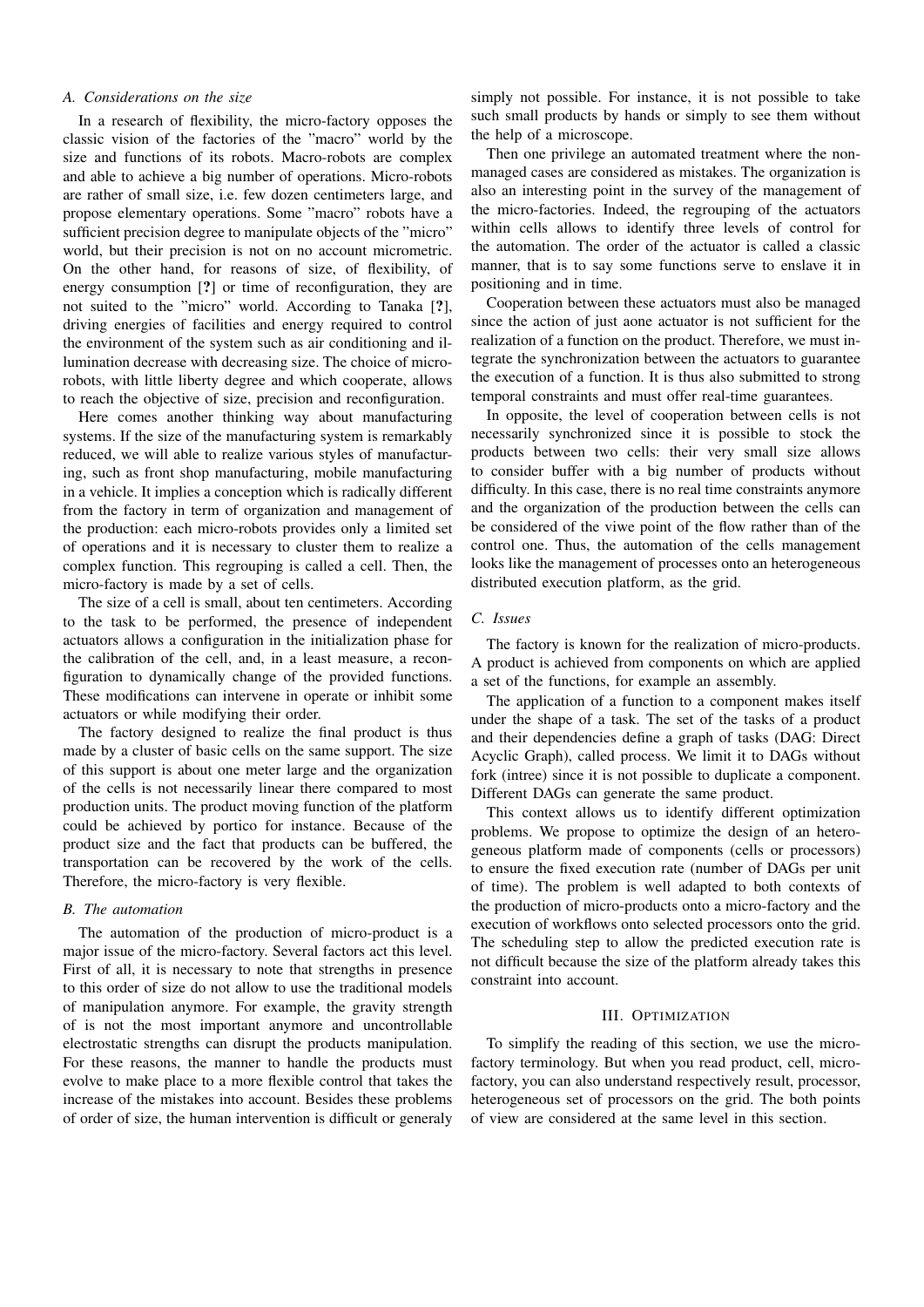In this section, we try to give an answer to the following question: What micro-factory for what production? Indeed, one of the issues for a micro-factory is the manner to size it in the perspective of a production of one or several products, each described by one or several graphs of tasks (DAG) as some alternative processes can exist for a given product.

We set he hypothesis where the cells exist and can perform the necessary operations for the tasks of the processes. Thus, every types of tasks can be done by at least one type of cell. In these conditions, knowing how to design a micro-factory consists in choosing how many cells of each types to use to allow one or several productions described by the tasks graph. The answer to the previous question consists then in guaranteing a level of performance, for example in number of finished products per time unit for a minimal cost. This last criteria not being the only one possible, the final size of the micro-factory is another one. The construction of a microfactory in this context is therefore a problem of optimization for which we propose some tracks for its resolution in different cases. But, before treating the most general case, it is important to exhibit intermediate cases for which optimal solutions to the optimization problem proposed here can be given. In the other cases, sub-optimal solutions must be proposed.

What impacts the level of generalities of the optimization problem is the fact that a cell is mono or multitask, the products defined with one or several processes or graphs of tasks and the productions thrown simultaneously with one or several products. From all combinations, we identify five cases:

- (i) the cells are mono-task can just perform one type of action –, one product is defined by only one process and only is manufactured for a production;
- (ii) same case that previously with simultaneously several products, so several processes, to be performed;
- (iii) the cells are always mono-task, but different cells can perform identical tasks with a different economical cost and with a different execution speed, for production of only one product defined by an unique DAG;
- (iv) cells are mono-task with the production of an unique product defined by several DAGs;
- (v) multi-tasks cells, only one product manufactured according to the definition of one process. All the other cases can be derive from the solutions exhibit here.

#### *A. Architecture and Model*

An heterogeneous computing grid is composed of processors  $P$  (hosts) which communicate between them by a network with high speed links. A grid  $G_p$  is represented by a graph  $G_p = (P, E)$ . The nodes of P are the m processors  $P_m$  of the grid. The Edges  $E$  are the network links between processors. The micro-factory is represented by the same description.

This grid treats a batch of I identical non preemptive tasks. The batch is then defined as a set of N instances  $G_A^{(N)}$  of work  $G_A$ . The work  $G_A$  is an oriented acyclic graph (DAG)

composed of the  $T_i$  tasks of  $T$  and the dependencies  $D$ , the set of edges between tasks.

All tasks of  $G_A$  may be all of different types or not. The example on figure Fig. 1 shows the graph of tasks and the table Table 1 is an example of platform.



Fig. 1: Graph of tasks

TABLE I: Matrix of processors/cells performances

|             |                    | $p_1$    | $p_2$    | $p_3$    | p <sub>4</sub> |
|-------------|--------------------|----------|----------|----------|----------------|
|             |                    | 200      | $\infty$ | $\infty$ | $\infty$       |
|             | $\scriptstyle T_2$ | $\infty$ | 100      | $\infty$ | $\infty$       |
| Tasks types | $\mathit{T}_3$     | $\infty$ | $\infty$ | 200      | $\infty$       |
|             | $\mathfrak{1}_4$   | $\infty$ | $\infty$ | $\infty$ | 300            |

All the nodes of the platform are not able to perform all the task types. So, each tasks can just be executed only onto a sub-set of processors. The conditions of execution of each task type are given in matrices of execution cost that described the platform, as the table Table 1 for example. In the table,  $\infty$ implies that the task described in the corrsponding line cannot be executed on the current processor.

One more time, this architecture and the model is available in the context of the micro-factory.

#### *B. Notation*

The following notations will be used in the following:

- M: number of processors used in the architecture platform;
- m: processor (cell) index,  $m = 1, \dots, M$ ;
- $PT$ : Set of processor types;
- *i*: index of task types,  $i = 1, \dots, I$  with *I* different tasks in the application graph;
- $\sharp i_j$ : Occurrence number of task i in the graph (process) j;
- $r_{im}$ : number of tasks of type i executed per time unit on the processor m;
- $r_i$ : the quantity of instances of graph (process) j executed per unit of time or flow;
- $c_{im}$ : execution cost of task of type i on a processor m;
- $CT$  is the total cost by flow  $r$ ;
- $N$ : the total number of instances of graph executed on the platform.

#### IV. PROBLEM FORMALIZATION

In this part we detail the five cases identified previously.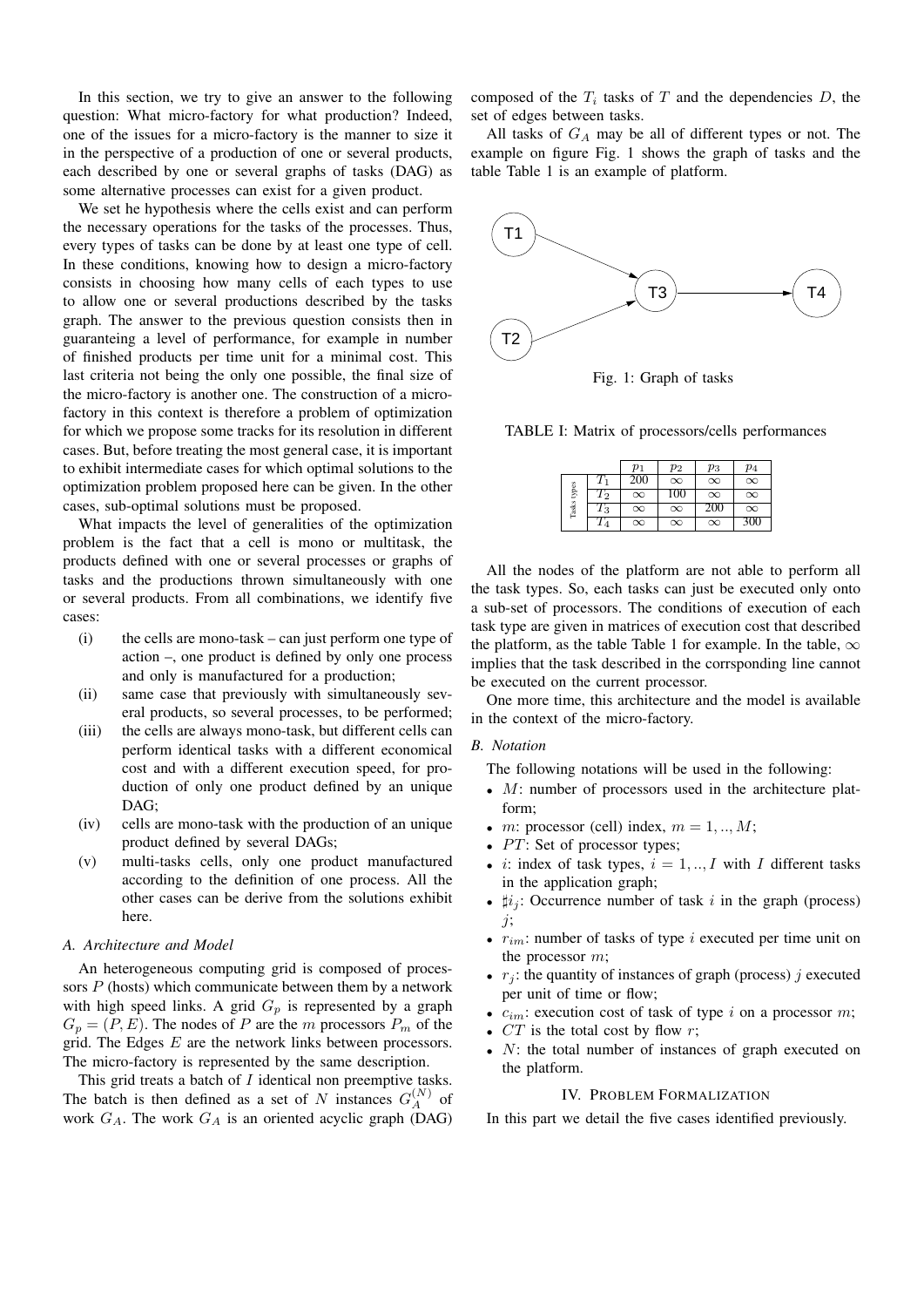*a) Case i:* In this case where one result of the workflow is computed by only one DAG and only one processor type can perform one task type. As in this case we have the following assumptions that a result is computed by only one DAG, and a processor type can perform only one task type, we introduce the following simplifications:

- Let  $c_{im} = c_i$ ;
- Let  $r_{im} = r_i$ ;
- $\sharp i_j = \sharp i;$
- $r_i = r$ .

Therefore, the cost of the platform is:

$$
CT = \sum_{i} \lceil \frac{\sharp i}{r_i} \cdot r \rceil c_i
$$

It is also possible to find the flow that optimizes the use of the platform and thus the minize the cost  $r_{min}$ . This flow is the one that allows to ignore all the integer parts in the previous expression. We show how to obtain this value of  $r$ :  $\forall i, \frac{\sharp i}{r_i} \cdot r = k_i$  with  $k_i$  integer such that  $\frac{a_i}{b_i} \times r_i = k_i$ 

such that  $\left[\frac{\sharp i}{r_i} \cdot r_{min}\right] = \frac{\sharp i}{r_i} \cdot r_{min}$ 

we assume

$$
\sharp i = a_i \cdot GCD(r_i, \sharp i)
$$

$$
r_i = b_i \cdot GCD(r_i, \sharp i)
$$

for a given i we suppose that  $r_{min} = b_i$ , so  $\forall i, \quad r_{min} = \frac{r_i}{GCD(r_i, \sharp i)}$ 

for the set of  $i$  (to be integer everywhere):  $r_{min} = LCM_{i \in I}(\frac{r_i}{GCD(r_i, \sharp i)})$ 

*b) Case ii:* Several results are concurrently computed at the same time by processors such that each of them is able to perform only one task type. Moreover, every results are described by only one DAG. For this case, we find the total number of processors needed to execute each type of tasks on all graphs  $\left( \left\lceil \frac{1}{r_i} \sum_j \sharp i_j \cdot r_j \right\rceil \right)$ . Then we multiply it by the economical cost of each processors. To get the total execution cost of a throughput  $r$  ( $CT(r)$ ), we sum the previous value on all tasks as it is expressed by the following formula:

$$
CT = \sum_i \Big( \lceil \frac{1}{r_i} \sum_j \sharp i_j \cdot r_j \rceil \Big) c_i
$$

We conclude that it is a similar case of the previous case except that we produce more than one result at the same time for this reason we introduce the term  $\sum_j$  in the expression of cost to summarize on all instances of process.

It is possible to find the flow that optimizes the use of the platform. This maximum flow is the one that allows to ignore all non integer parts in the previous expression.

*c) Case iii:* Only one result defined by only one DAG, computed by processors performing only one task type. A same task can be done by processors of different types, of different speeds and of different costs.

A recursive expression computes the optimal cost of the platform according to the flow  $r$  of the DAG per unit of time. Let assume that  $\alpha_{im}$  is the number of processors of type m used in the execution platform and allowing the treatment of a task of type  $i$  view to a flow  $r_{im}$ . The cost and the flow associated to the tasks of type  $i$  are therefore respectively  $\sum_{m} \alpha_{im} c_{im}$  and  $\sum_{m} \alpha_{im} r_{im}$ .

A dynamic programming algorithm allows to give this optimal cost thanks to its recursive expression the tasks of type *i*, knowing that their flow is  $r_i = \sharp i \times r$ , with *r* the total flow of the workflow per unit of time. A sum on all tasks gives the global optimal cost of the factory offering a flow  $r$ :

$$
C_i(r_i) = \min_{1 \le m \le M} \Big( c_{im} + C_i (w(r_i - r_{im})) \Big)
$$

with  $w(x) = 0$  if  $x \le 0$  and x otherwise. The cost of the platform is then :

$$
CT(r) = \sum_{m} C_{m}(\sharp i \times r)
$$

*d) case iv:* It is the case where we have K possible DAGs for only one result, every type of tasks is being achieved by only one type of processor. The cost of a flow  $r$  is given by the following formula, with  $s_k$  is the flow associated to the DAG k.  $r = \sum_{k} s_k$ ,  $\# i_k$  is the number of tasks of type i in the process  $k$  and  $r_i$  is the flow attached to the task  $i$ :

$$
CT(r) = \sum_i \Big( \lceil \frac{1}{r_i} \sum_k \sharp i_k \cdot s_k \rceil \Big) c_i
$$

The difficulty is to find how to decompose the sum of the  $s_k$ . A sub-optimal solution could chooses first the low cost processors. An asymptotic approach to solve this case could also be considered.

*e) case v:* In this last case, a processor can compute several different tasks, the speed of execution of a task is different according to the type of the task and the type of the processor. Finally, the unique result to compute is defined by only one DAG. The expression of the constraints of this case drives the writing of the quadratic- program, represented below:

$$
Objective \ Min \sum_{t=1}^{|TP|} x_t c_t
$$

Subject To:

$$
\left\{ \begin{array}{ll} \forall t\in TP, \quad \sum_{i=1}^{|T|}\frac{r_i^t}{r_{ti}}<1 \\ \forall i\in T \quad \sum_{l=1}^{|TP|}x_tr_i^t=\sharp ir \\ \forall i\in T \quad et \quad \forall t\in TP, \quad \frac{r_i^t}{r_{ti}}<1 \\ r_i^t\geq 0, \quad \forall i\in T, \quad \forall t\in TP \end{array} \right.
$$

with: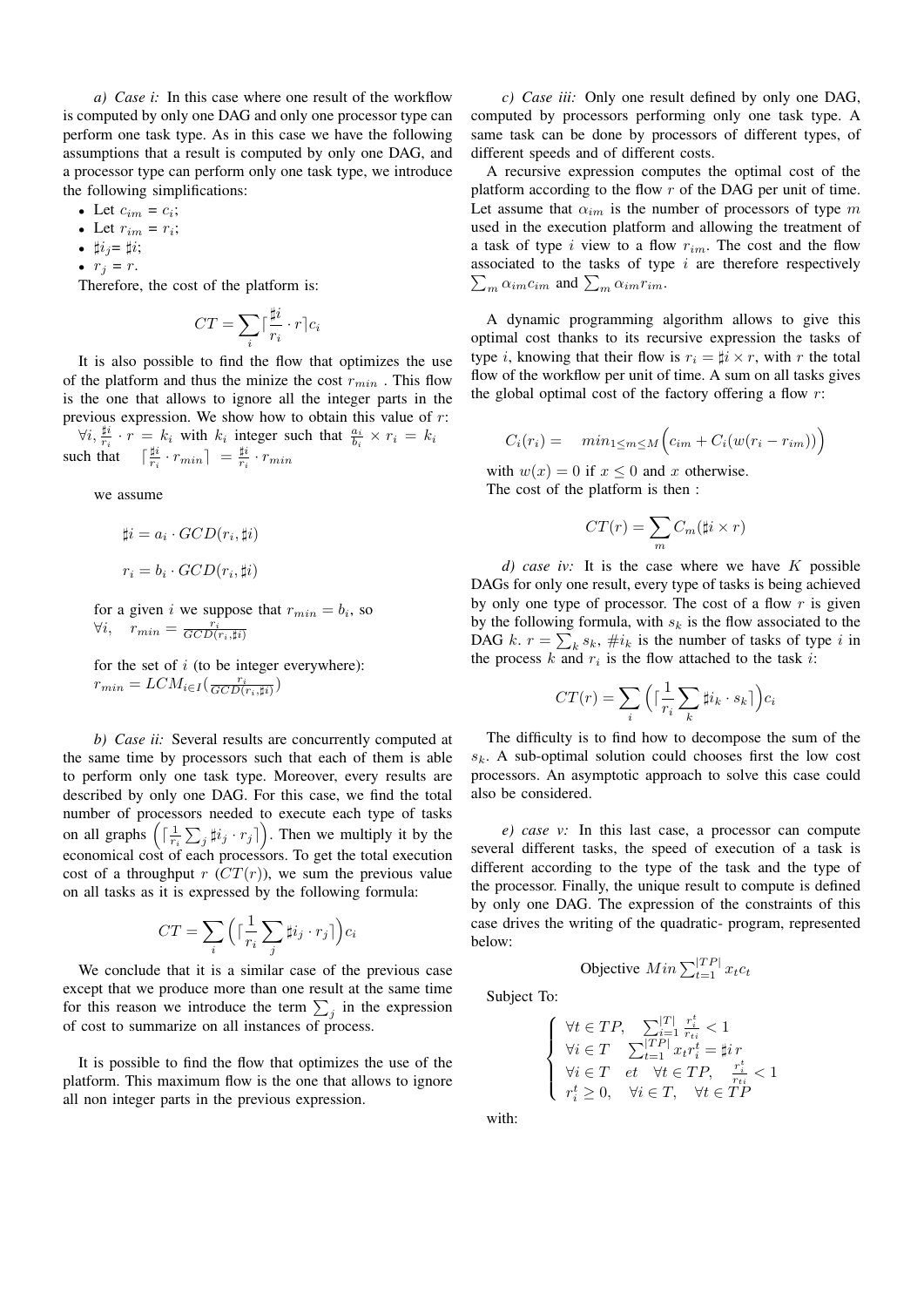- $\sharp i$ : number of occurrence of task i in the process
- $r:$  flow of the graph;
- $r_{im}$ : the maximal number of tasks of type i executed on the processor of type  $m$ ;
- $r_i$ : the number of tasks of type i per unit of time;
- $r_i^m$ : the number of tasks of type i executed by a processor of type m;
- $x_m$ : the number of tasks of processors of type m used in the architecture platform;
- $c_{im}$ : the execution cost of task of type i by a processor of type m.

In the following section, we give numerical results for the three first cases described before.

## V. COMPUTING OF THE MINIMAL TOTAL EXECUTION COST OF I INDEPENDENT TASKS

#### *A. Computation of total execution cost for the first case*

In this experience we suppose that our application graph is composed of four tasks  $(T_1, T_2, T_3, T_4)$  as shown on figure Fig. 2, four processor/cells types  $(p_1, p_2, p_3, p_4)$  each of them execute a type of tasks with a different speed as shown on table Table 1. The cost of each processor/cell is respectively 15 euro, 20 euro, 25 euro and 45 euro. To find the needed number of each type of processor/cell we have to know the number of occurrences of each type of tasks in the application graph. So we suppose that the occurrence of each type of tasks is respectively 3, 2, 2 and 3. This DAGs is shown in the figure Fig. 2. We aim to produce 500 graphs per time unit. Recall that the total execution cost of throughput  $r = 500$  is calculated according to the formula  $CT(r) = \sum_{i} \left[\frac{\sharp i}{r_i} \cdot r\right] c_i$ . The experience shows that the total execution cost for a throughput of 500 tasks per time unit is equal to: 670 euro; the size of the platform is 28 processors/cells among them 8 processors/cells of type  $p_1$ , 10 processors/cells of type  $p_2$ , 5 processors/cells of type  $p_3$ , and 5 processors/cells of type  $p_4$ . Also we provide the computation of the maximal throughput  $(r_{min})$  that minimizes the total execution cost and we have obtained as result 200 tasks per time unit.



Fig. 2: Graph of tasks

We study the total execution cost in the interval of  $r$  from 0 to 500, we conclude that the function of cost increases obviously with  $r$  (see figure Fig. 3).

We consider another platform (Table 2) with the same input data as the previous experience the total execution cost become equal to 475 euro. The platform size is reduced to 18 processors: 5 processors/cells of type  $p_1$ , 5 processors/cells of type  $p_2$ , 3 processors/cells of type  $p_3$  and 5 processors/cells



Fig. 3: Cost of 2 platforms with the graph Fig.2

of type  $p_4$  and  $r_{min} = 1400$  tasks per time unit. The figure Fig. 3 also plots the cost of this platform for values of  $r$  from 0 to 500.

TABLE II: Matrix of processor performances

|             |     | $p_1$    | $p_2$    | $p_3$    | $_{p_4}$ |
|-------------|-----|----------|----------|----------|----------|
|             |     | 350      | $\infty$ | $\infty$ | $\infty$ |
| Tasks types | L'2 | $\infty$ | 200      | $\infty$ | $\infty$ |
|             | ľз  | $\infty$ | $\infty$ | 400      | $\infty$ |
|             |     | $\infty$ | $\infty$ | $\infty$ | 350      |

#### *B. Computation of the total execution cost for the second case*

As mentioned above several products are collected at the same time by cells performing only one type of tasks, every product being defined by only one DAG. For this case the expression of cost is expressed as follow:

$$
CT = \sum_{i} \Big( \lceil \frac{1}{r_i} \sum_{j} \sharp i_j \cdot r_j \rceil \Big) c_i
$$

The architecture platform we use in this section is shown in the table Table 3.

TABLE III: Matrix of processor performances

|      |    | $p_1$    | $p_2$    | $p_3$    |
|------|----|----------|----------|----------|
| ğ    |    | 150      | $\infty$ | $\infty$ |
|      | ഥാ | $\infty$ | 100      | $\infty$ |
| asks |    | $\infty$ | $\infty$ | 200      |

In this case, we want to produce two products from two identical graphs. The throughput of the first graph is  $r_1 = 100$ tasks per time unit and the occurrence of tasks  $T_1, T_2, T_3$  is respectively 3, 2 and 2. The throughput of the second graph is  $r_2 = 150$  tasks per time unit and the occurrence of tasks  $T_1, T_2, T_3$  is respectively 2, 2, 3. The corresponding DAGs are shown respectively in the figure Fig. 4 and Fig. 5. We suppose that the cost of the processor/cell  $p_1$  is 8 euros, the cost of the processor/cell  $p_2$  is 5 euro and the cost of the processor/cell  $p_3$  is 10 euro. We obtain a cost of 97 euro with a platform formed of 13 processors/cells distributed as follow: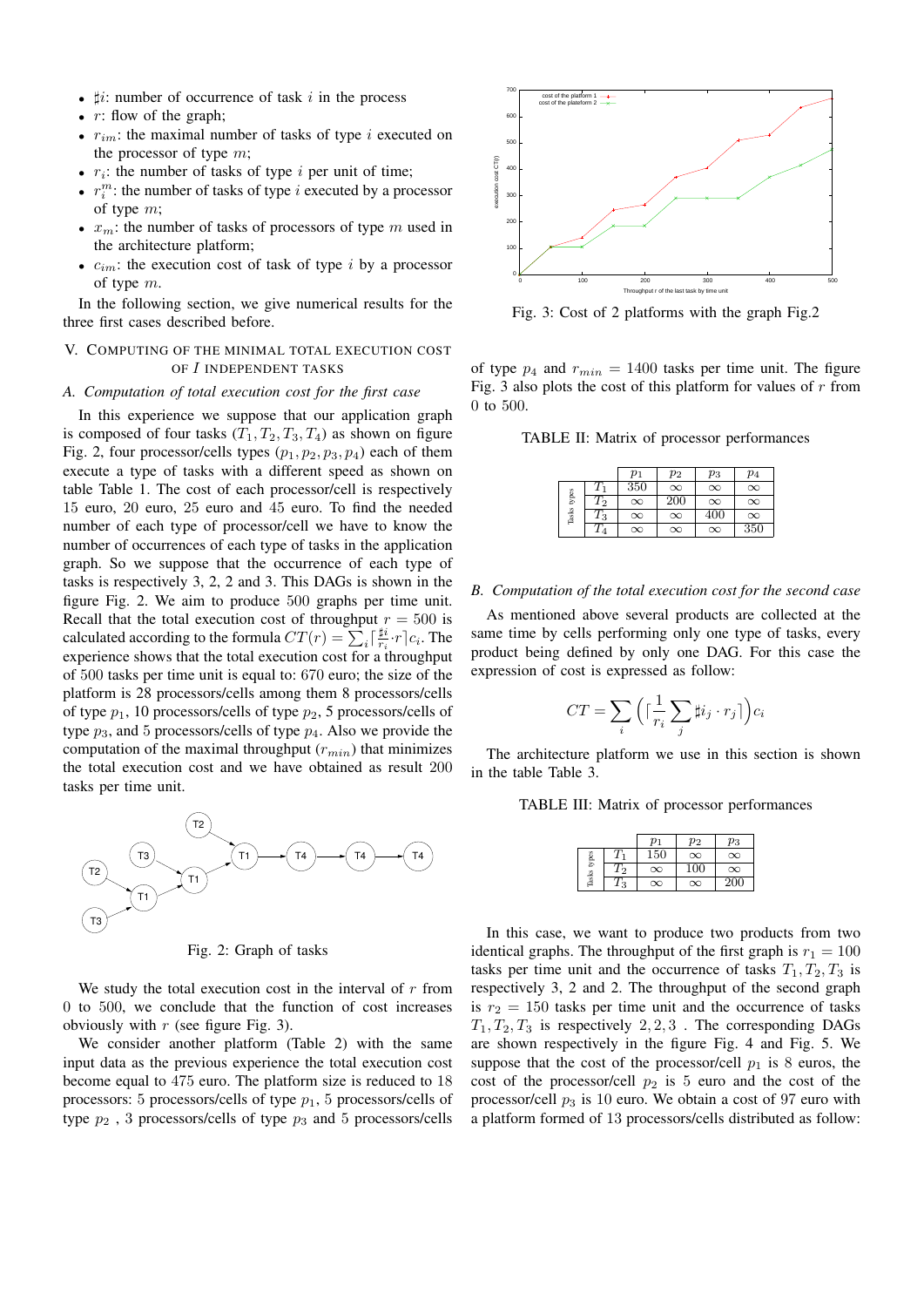4 processors/cells of type  $p_1$ , 5 processors/cells of type  $p_2$ , 4 processors of type  $p_3$ . The total number of executed task of each type is derived by the formula  $r_i = \sum_{j=1}^{j=J} \sharp i_j r_j$ ,  $\forall i$ , where  $J$  is the number of graphs, and equals respectively  $600$ tasks per time of units of type  $T_1$ , 500 tasks T.U of type  $T_2$ , 650 Tasks T.U of type  $T_3$ . The maximal throughput that minimizes the total execution cost is calculated by the formula  $r_{min} = LCM_i(\frac{r_i}{(GCD(r_i, \sharp i_j))})$  and is equal to 600 tasks per time unit.



Fig. 4: Graph of tasks



Fig. 5: Graph of tasks

We study the total execution cost in the interval [0..250] and we conclude that the total execution cost of  $r$  increases with  $r$  as shown in figures Fig. 4 and Fig. 5, knowing that the total throughput is equal to the sum of the throughput of all graphs  $(r = r_1 + r_2)$ . We take another platform (Table 4) with the same assumption as for the previous experience. The computation shows that the total execution cost to produce two products with two processes described above is equal to 61 euro. The total number of processors/cells from this platform is equal to 8 processors/cells, like follow 2 processors/cells of type  $p_1$ , 3 processors/cells of type  $p_2$  and 3 processors/cells of type  $p_3$ . The maximal throughput that minimizes the total execution cost is equal to 300 tasks per time unit. We study the variation of cost with the variation of  $r$  on the interval  $([0..250])$  and we plot it on the figure Fig. 6.

TABLE IV: Matrix of processor performances

|             |    | $p_1$    | $p_2$    | $p_3$    |
|-------------|----|----------|----------|----------|
|             |    | 300      | $\infty$ | $\infty$ |
| Tasks types | 12 | $\infty$ | 200      | $\infty$ |
|             | 3  | $\infty$ | $\infty$ | 300      |

#### *C. Computation of total execution cost of the third case*

In this case, a task can be executed in processors/cells of different types with different cost and speed. The table Table 5 shows the platform used in this section. As shown before,



Fig. 6: Cost of platform in the case (ii)

if we select a processor/cell, we dedicated the processor/cell to the task for which it is selected. So, we can compute the cost of the platform as the sum of cost of each task type  $(CT(r) = \sum_i CT(r_i))$ . For the reason, we only give in this section numerical experiments for the optimal design for execution of the first task. Indeed, if we know the final throughput r, we can compute the throughput  $r_i$  concerning each task  $T_i$  ( $r_i = \sharp i \times r$ ). The processor/cell performances to perform the first task  $T_1$  are shown in the first line of the table Table 5. The cost of the processors/cells are respectively 10 euros, 20 euros and 40 euros.

TABLE V: Matrix of processor/cell performances:  $r_{im}$ 

|       |    | $p_1$ | $p_2$ | $p_3$ |
|-------|----|-------|-------|-------|
| types |    | 10    | 50    | 130   |
|       | 12 | 20    | 30    | 100   |
| Tasks | ٠  | 30    | 50    | 120   |

The algorithm Fig. 1 shows the algorithm to find the greatest step size and the minimal number of iterations while studying the cost in the interval from 0 to  $r_i$ . The algorithm Fig. 2 explains the computing of the total execution cost in this case. As we explained before, this algorithm is a dynamic programing based algorithm.

| <b>Algorithm 1:</b> cas3Parameters( $r_i$ : array of integer, n: integer):<br>integer |    |
|---------------------------------------------------------------------------------------|----|
| $r_i$ : array of integer from which we compute the gcd.                               |    |
| <i>n</i> : the size of $r_i$                                                          |    |
| $k$ : the number of iteration using in the algorithm 2                                |    |
| $d$ : the greatest step to compute the platform design (algorithm 2)                  |    |
| begin                                                                                 |    |
| $d \leftarrow \text{gcdN}(r_i, n)$ /*gcd of <i>n</i> integer in $r_i$                 | */ |
| $k \leftarrow d/r$                                                                    |    |
| if $(d\%r) > 0$ then                                                                  |    |
| $k \leftarrow r/d$                                                                    |    |
| else                                                                                  |    |
| $k \leftarrow r/d+1$                                                                  |    |
| endif                                                                                 |    |
| return $d, k$                                                                         |    |
| end                                                                                   |    |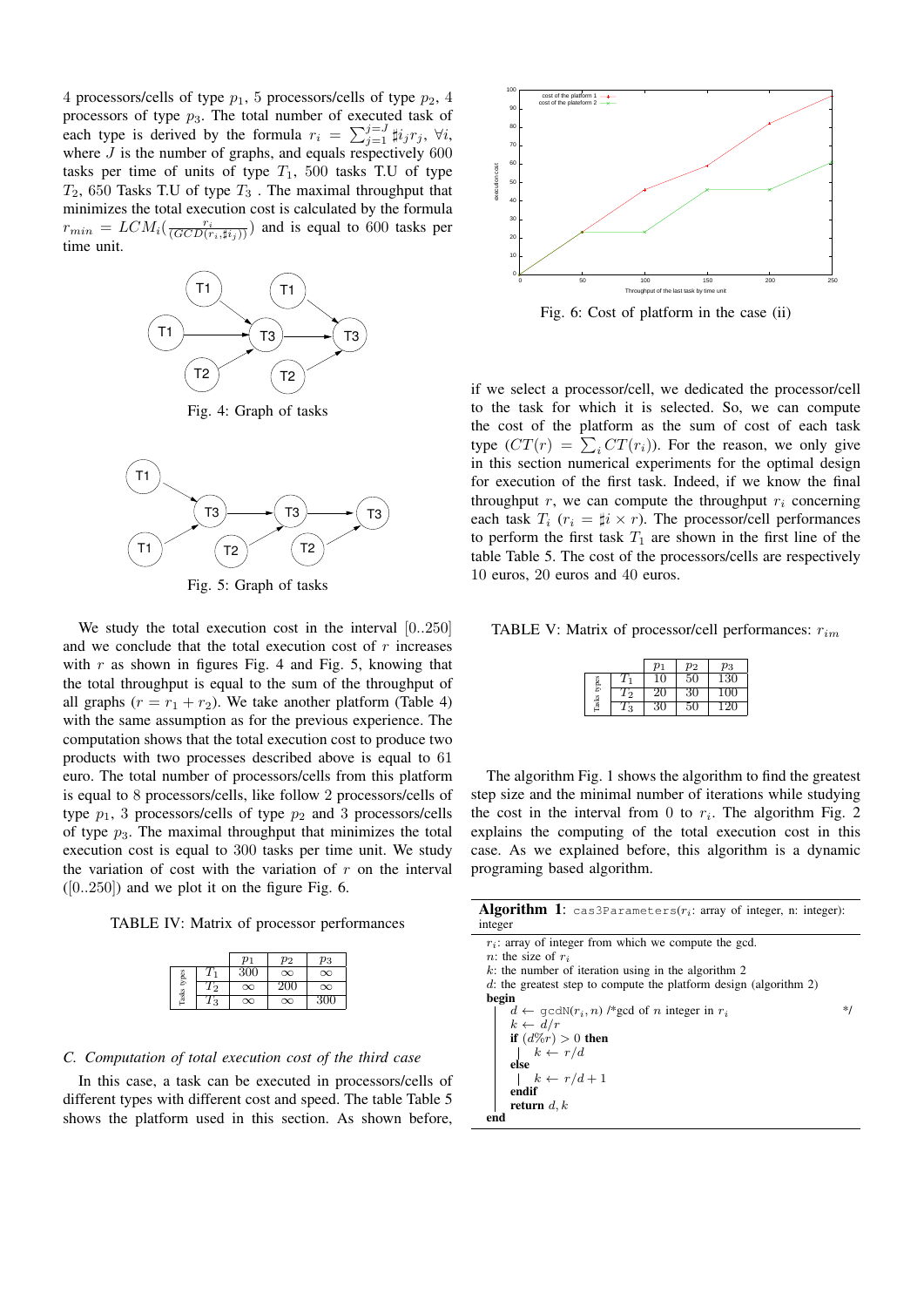

We ran the two previous algorithms with two different throughputs, 450 and 300 tasks per time unit, and deduced the following:

- For a throughput of 450 tasks per time unit, we obtain the following results: the step to verify the cost is equal to 10, number of iterations is 45, the total execution cost is 150 euro, the size of platform is 5 processors/cells: 1 of type  $p_1$ , 1 of type  $p_2$  and 3 of type  $p_3$ .
- For a throughput of 300 tasks per time unit, we obtain the following results: the step to verify the cost is equal to 10 , number of iterations is 30, the total execution cost is 100 euro, the size of platform is 2 processors/cells: 1 of type  $p_2$ , 1 of type  $p_3$ .

The figure Fig. 7 gives the optimal cost of the platform for the execution of task  $T_1$  in the case (iii) in the experimental conditions described before.

The table Table 6 shows the optimal number of processors/cells of each type  $p_1$ ,  $p_2$  and  $p_3$  each different target value of  $r_1$  when optimizing the cost of the platform.

### VI. SCHEDULING

In our study, we also interested ourselves to scheduling flows of micro-products on a set of processors/cells as we defined them. from the context description and according to the  $\alpha|\beta|\gamma$  classification [?] of the scheduling problems, the problem is defined by: Ur—batch of intrees—Cmax. Indeed, the platform is heterogeneous as the execution times are not related and what we try to optimize is the Cmax – makespan or optimal execution time – of a flow of intrees.



Fig. 7: Cost of the set of processors/cells which performed the task  $T_1$  in the case (iii)

TABLE VI: Optimal number of processors/cells  $p_1$ ,  $p_2$  and  $p_3$ for each throughput  $r_1$ 

|               |     | number of $p_i$ |                |                           |
|---------------|-----|-----------------|----------------|---------------------------|
|               |     |                 |                |                           |
|               |     | p <sub>1</sub>  | $p_2$          | $p_3$                     |
|               | 50  | $\overline{0}$  |                | $\overline{0}$            |
|               | 100 | $\overline{0}$  | 2              | 0                         |
|               | 150 | $\overline{2}$  | $\overline{0}$ |                           |
| throughput r1 | 200 | $\overline{2}$  |                |                           |
|               | 250 | $\overline{0}$  | $\overline{0}$ | $\overline{2}$            |
|               | 300 | 0               |                | $\overline{2}$            |
|               | 350 | 0               | $\overline{2}$ | $\overline{2}$            |
|               | 400 |                 | $\overline{0}$ | $\overline{\overline{3}}$ |
|               | 450 |                 |                | 3                         |
|               | 500 |                 | Λ              |                           |

This problem is known to be NP-Complete [?] and we must therefore either use an heuristic or modify the problem. The model presented at the global level offers to come closer to the models used in the distributed systems and more especially of the computation grids. The main differences rest on the type of the products we perform and on the functions of transportation, but the realization of a function on a micro-product or a computer data is modulated in the same way. With regard to the type of the products, we have seen that it is limited to the intree since we cannot duplicate a micro-component without new task. We are therefore in one under-case of computer applications. Concerning the function of transportation, it is possible in spite of all to assimilate the network topology to a complete network in the case of a portico or to a graph in the case of transporter.

From these observations, we looked for what could be the solutions brought to this problem and explored three approaches [?], [?]. The first is a dynamic approach that allocates the tasks dynamically to the processors, according to their availability. The second [?], [?], [?], [?] uses a heuristic of scheduling, based on the genetic algorithm, having good results for one DAG and we adapted it for the flow. The third [?], [?], [?], rests on a vision of the problem a little different since it is interested to the flow but it gives an optimal solution, we also adapted it to the management of flows. The assessment of these three techniques has been